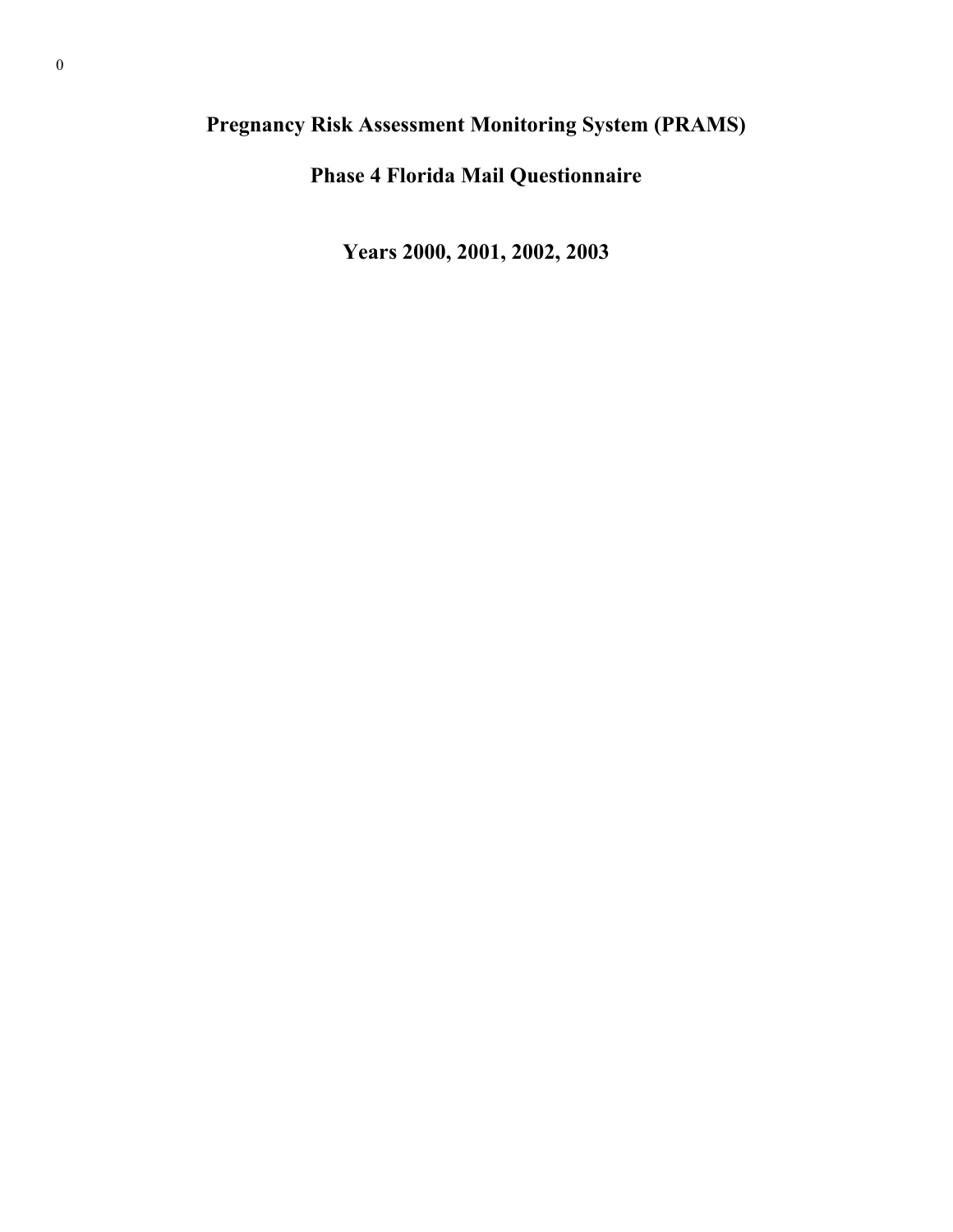**First, we would like to ask a few questions about you and the time before you became pregnant with your new baby. Please check the box next to your answer.** 

|    | 1. Just before you got pregnant, did you have health insurance?                                                            |
|----|----------------------------------------------------------------------------------------------------------------------------|
|    | Don't count Medicaid                                                                                                       |
|    |                                                                                                                            |
|    | N <sub>o</sub><br>$\theta$                                                                                                 |
|    | $\theta$<br>Yes                                                                                                            |
|    |                                                                                                                            |
|    |                                                                                                                            |
|    |                                                                                                                            |
|    | 2. Just before you got pregnant, were you on Medicaid?                                                                     |
|    |                                                                                                                            |
|    | N <sub>0</sub><br>θ                                                                                                        |
|    | Yes<br>$\theta$                                                                                                            |
|    |                                                                                                                            |
|    |                                                                                                                            |
|    | 3. In the month before you got pregnant with your new baby, how many times a week did you take a multivitamin (a pill that |
|    | contains many different vitamins and minerals)?                                                                            |
|    |                                                                                                                            |
|    | I did not take a multivitamin at all<br>$\theta$                                                                           |
|    | 1 to 3 times a week<br>θ                                                                                                   |
|    | 4 to 6 times a week<br>θ                                                                                                   |
|    | Every day of the week<br>θ                                                                                                 |
|    |                                                                                                                            |
|    |                                                                                                                            |
|    |                                                                                                                            |
|    | 4. What is your date of birth?                                                                                             |
|    |                                                                                                                            |
|    |                                                                                                                            |
|    | Month Day Year                                                                                                             |
|    |                                                                                                                            |
|    |                                                                                                                            |
|    | 5. Just before you got pregnant, how much did you weigh?                                                                   |
|    |                                                                                                                            |
|    | Pounds OR Kilos                                                                                                            |
|    |                                                                                                                            |
|    |                                                                                                                            |
|    | 6. How tall are you without shoes?                                                                                         |
|    |                                                                                                                            |
|    |                                                                                                                            |
|    | Feet Inches OR Centimeters                                                                                                 |
|    |                                                                                                                            |
|    |                                                                                                                            |
|    | 7. Before your new baby, did you ever have any other babies who were born alive?                                           |
|    | <b>Go to Question 10</b>                                                                                                   |
|    | $No -$<br>$\theta$                                                                                                         |
|    | Yes<br>$\theta$                                                                                                            |
|    |                                                                                                                            |
|    |                                                                                                                            |
| 8. | Did the baby born just before your new one weigh 5 pounds, 8 ounces (2.5 kilos) or less at birth?                          |
|    |                                                                                                                            |
|    | N <sub>0</sub><br>$\theta$                                                                                                 |
|    | Yes<br>θ                                                                                                                   |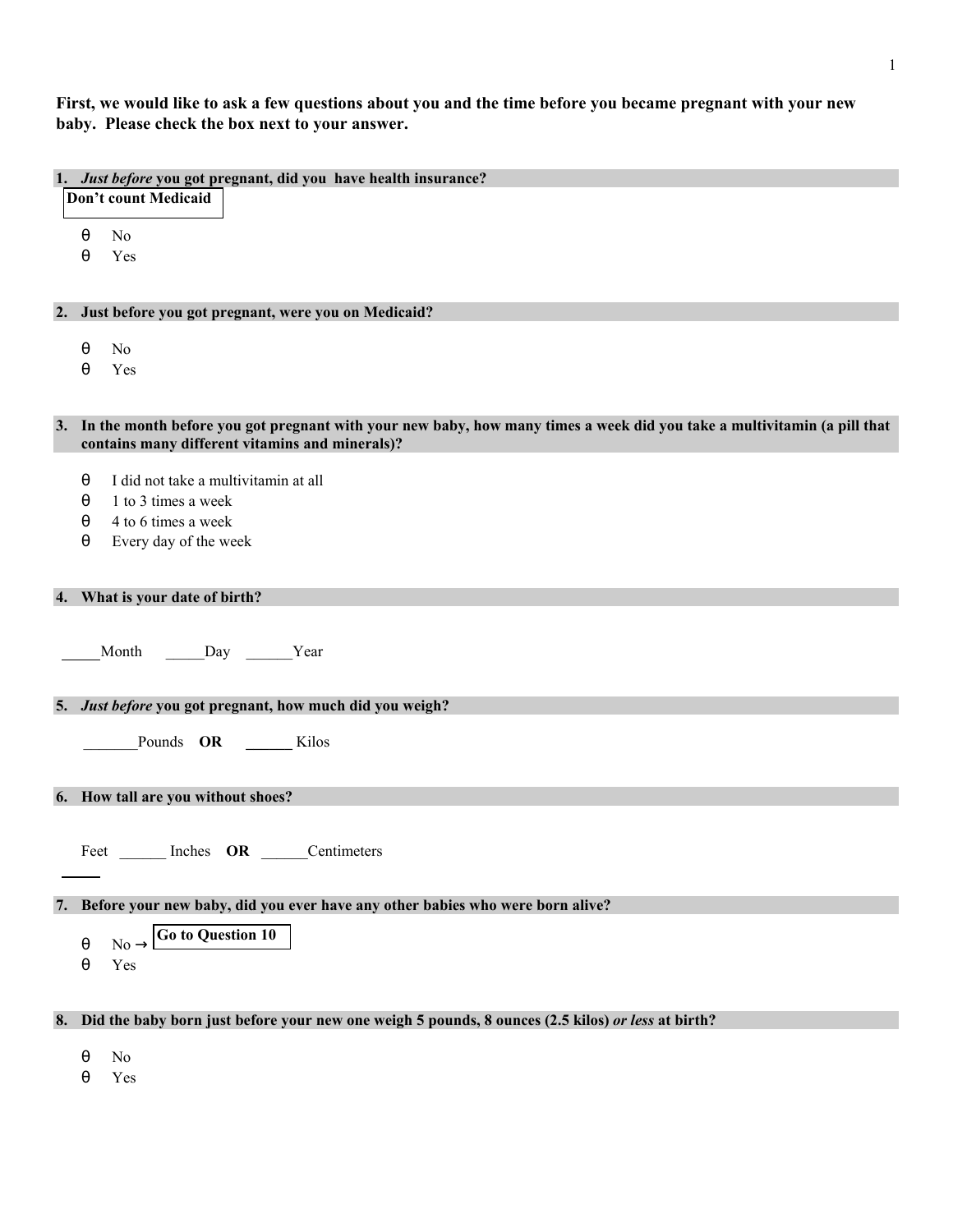## 2

## **9. Was the baby just before your new one born** *more* **than 3 weeks before its due date?**

- θ No
- θ Yes

#### **10. Thinking back to** *just before* **you got pregnant, how did you feel about becoming pregnant?**

## **Check one answer**

- θ I wanted to be pregnant sooner
- θ I wanted to be pregnant later
- θ I wanted to be pregnant then
- θ I didn't want to be pregnant then or at any time in the future

## **11. When you got pregnant with your new baby were you trying to become pregnant?**



- **12. When you got pregnant with your new baby, were you or your husband or partner doing anything to keep from getting pregnant?** (Some things people do to keep from getting pregnant include not having sex at certain times (rhythm), and using birth control methods such as the pill, Norplant, shots (Depo-Provera), condoms, diaphragm, foam, IUD, having their tubes tied, or their partner having a vasectomy.)
	- θ No
	- **Go to Question 14**  $θ$  Yes  $\rightarrow$
- **13. What were you or your husband or partner's reasons for not doing anything to keep from getting pregnant?** Check all that apply **Check** all that apply **Check** all that apply **Check** all that apply

- θ I didn't mind if I got pregnant
- θ I thought I could not get pregnant at that time
- θ I had side effects from the birth control method I was using
- θ I had problems getting birth control when I needed it
- θ I thought my partner or I was sterile (could not get pregnant at all)
- θ My husband or partner did not want to use anything
- $\theta$  Other  $\rightarrow$  Please tell us:

**The next questions are about the prenatal care you recieved during your most recent pregnancy. Prenatal care includes visits to a doctor, nurse, or other health care worker before your baby was born to get check-ups and advice about pregnancy. It may help to look at a calendar when you answer these questions.**

**14. How many weeks or months pregnant were you when you were** *sure* **you were pregnant?** (For example, you had a pregnancy test or a doctor or nurse said you were pregnant.)

Months **OR** Weeks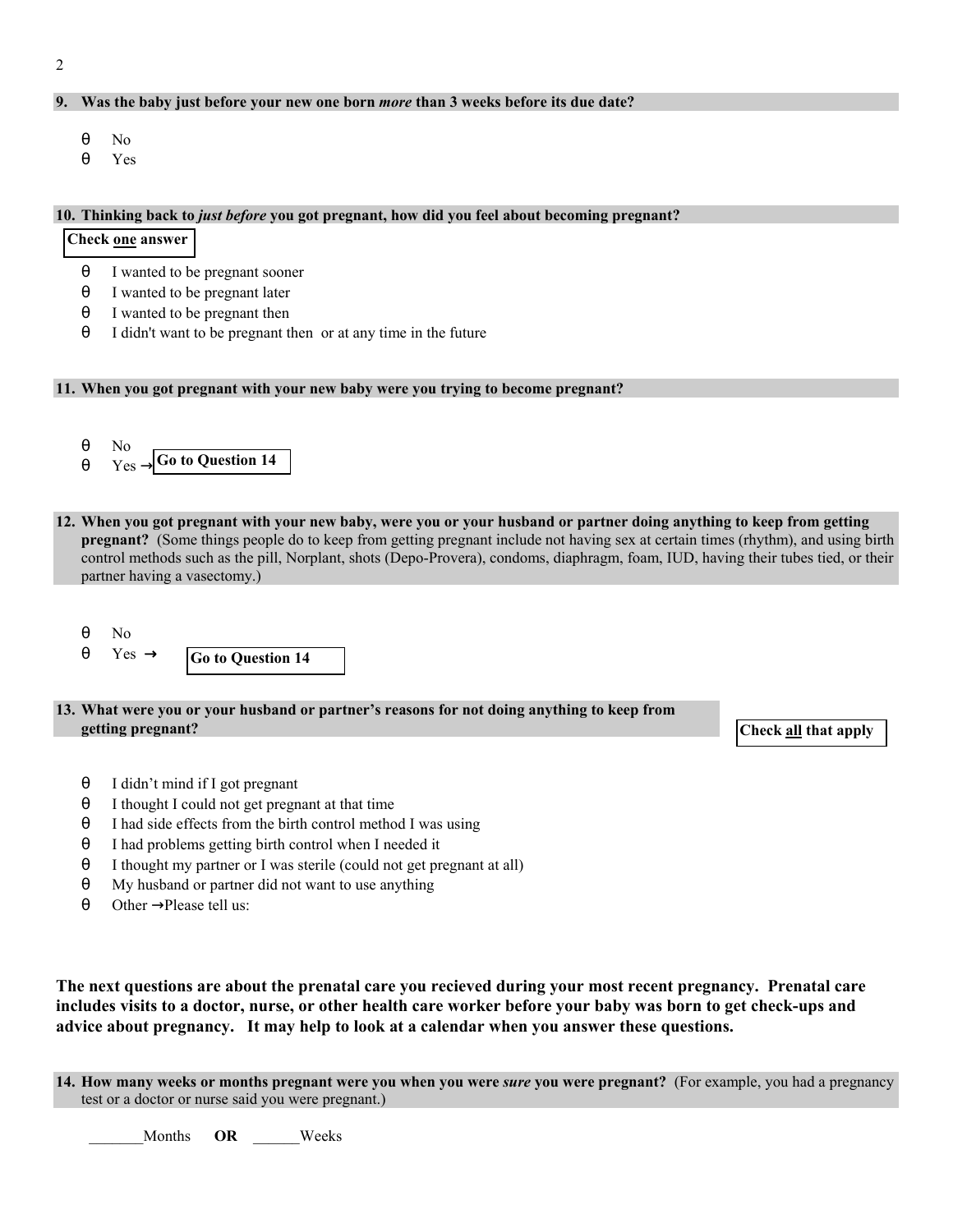## θ I don't remember

**15. How many weeks or months pregnant were you when you had your first visit for prenatal care?** Do not count a visit that was only for a pregnancy test or only for WIC (Women, Infants, and Children's Nutrition Program).

\_\_\_\_\_\_\_ Months **OR \_\_\_\_\_\_**Weeks

θ I did not go for prenatal care

## **16. Did you get prenatal care as early in your pregnancy as you wanted?**

- θ No
- →**Go to Question 18** θ Yes
- θ I did not want prenatal care →Go to Question 18

#### **17. Did any of these things keep you from getting prenatal care as early as you wanted?**

## **Check all that apply**

- θ I couldn't get an appointment earlier in my pregnancy
- θ I didn't have enough money or insurance to pay for my visits
- θ I didn't know that I was pregnant
- θ I had no way to get to the clinic or doctor's office
- θ The doctor or my health plan would not start care earlier
- θ I did not have my Medicaid card
- θ I had no one to take care of my children
- θ I had too many other things going on
- $θ$  Other  $\rightarrow$  Please tell us:

## **If you did not go for prenatal care, go to Page 4, Question 21.**

**18. Where did you go** *most of the time* **for your prenatal visits?** Don't include visits for WIC.

#### **Check one answer**

- θ Hospital clinic
- θ Health department clinic
- θ Private doctor's office/HMO clinic
- θ Birthing center
- θ Community health center
- $\theta$  Other $\rightarrow$ Please tell us:

## **19. How was your prenatal care paid for?**

## **Check all that apply**

θ Medicaid

- θ Personal income (cash, check, or credit card)
- θ Health insurance/HMO
- θ Medipass
- $\theta$  Other  $\rightarrow$  Please tell us: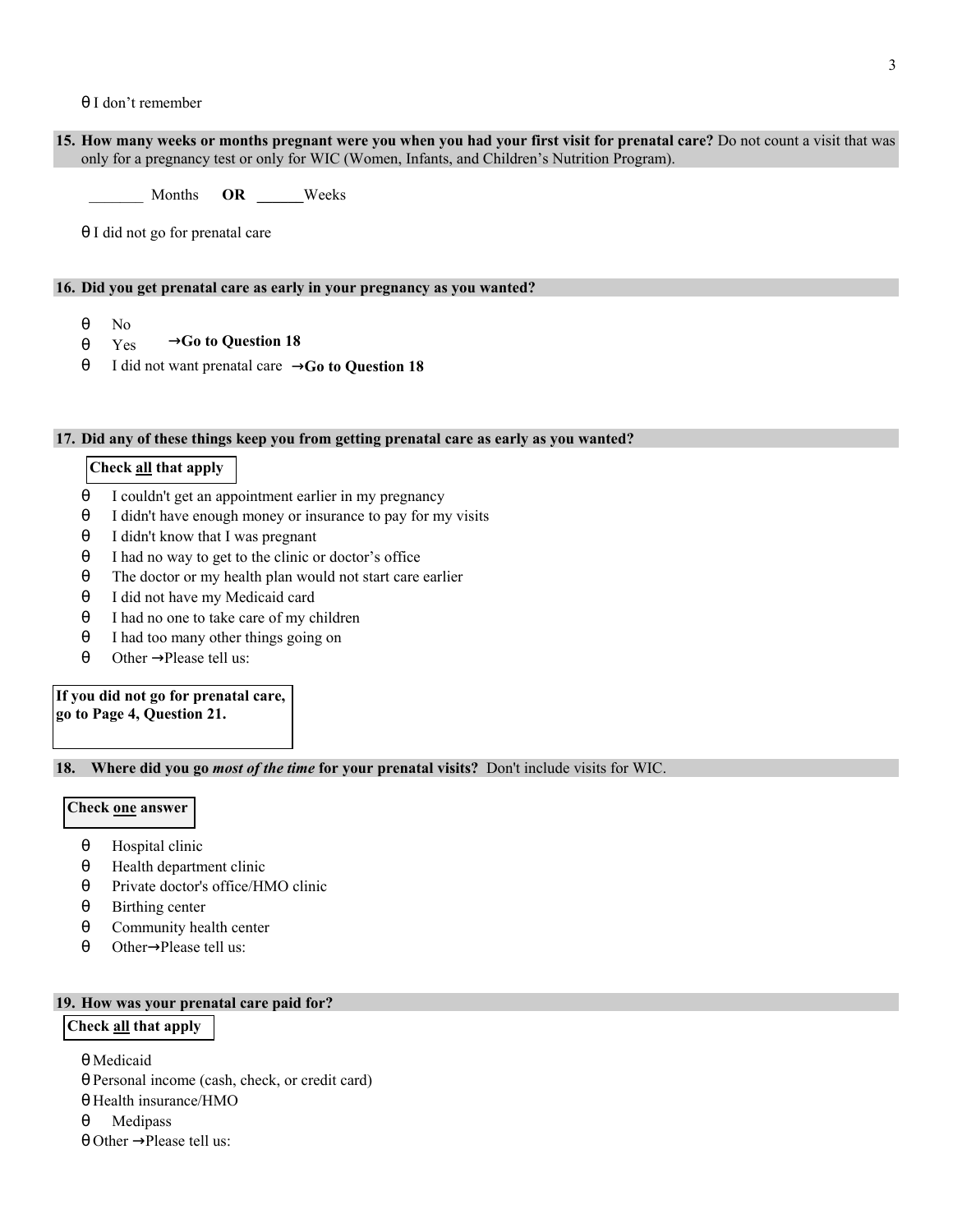**20. During any of your prenatal care visits, did a doctor, nurse, or other health care worker talk with you about any of the things listed below?** Please count only discussions, not literature or videos. For each item, circle **Y** (Yes) if someone talked with you about it or circle **N** (No) if no one talked with you about it.

|  | Yes |
|--|-----|
|  |     |
|  |     |
|  |     |
|  |     |
|  |     |
|  |     |
|  |     |
|  |     |
|  |     |
|  |     |
|  |     |

## **21. At any time during your most recent pregnancy or delivery, did you have a blood test for HIV (the virus that causes AIDS)?**

- θ No
- θ Yes
- θ I don't know

## **22. Have you ever heard or read that taking the vitamin folic acid can help prevent some birth defects?**

- $\theta$  No  $\rightarrow$  Go to question 24
- θ Yes

## **23. Have you ever heard about folic acid from any of the following? Check all that apply.**

- θ Magazine or newspaper article
- θ Radio or television
- θ Doctor, nurse, or other health care provider
- θ Book
- θ Friend or family
- $\theta$  Other, please tell us:

## **The next questions are about your pregnancy and things that might have happened during your pregnancy.**

## **24. During your pregnancy, were you on WIC (Women, Infant's and Childrens Nutrition Program)?**

- θ No
- θ Yes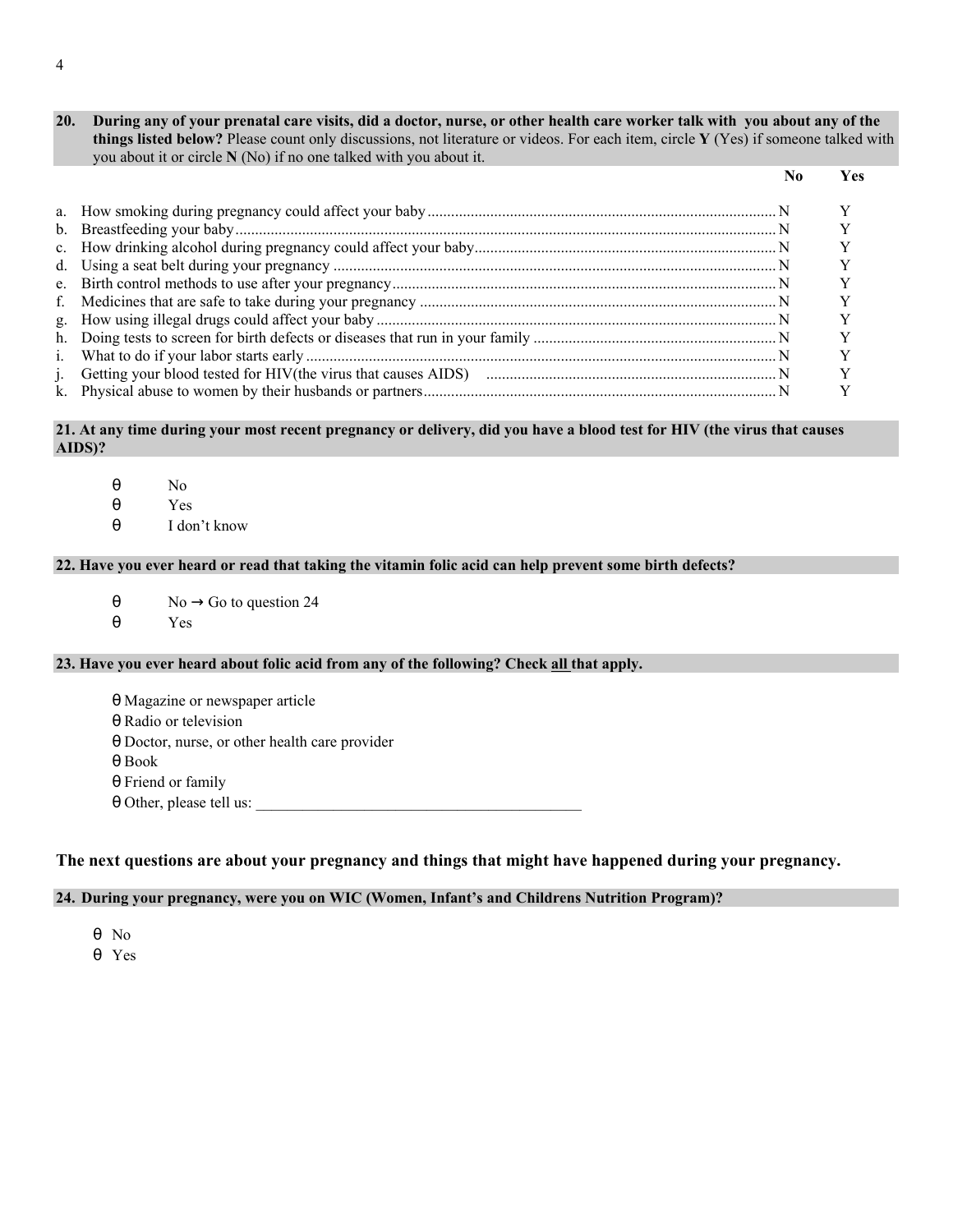## **25 Did you have any of these problems during your pregnancy?** For each item, circle **Y** (yes) if you had the problem and **N** (No) if you did not.

|  | Ves |
|--|-----|
|  |     |
|  |     |
|  |     |
|  |     |
|  |     |
|  |     |
|  |     |
|  |     |
|  |     |
|  |     |
|  |     |

## **If you did not have any of these problems go to Question 27**

## **26. D id you do any of the following things because of these problem(s) ?**

- θ I went to the hospital or emergency room and stayed less than 1 day
- θ I went to the hospital and stayed 1-7 days
- θ I went to the hospital and stayed more than 7 days
- θ I stayed in bed at home more than 2 days because of my doctor or nurse's advice

## **The next questions are about smoking cigarettes and drinking alcohol**

## **27. Have you smoked at least 100 cigarettes in the past 2 years?** (A pack has 20 cigarettes)

- $\theta$  No  $\rightarrow$  Go to Question 31
- θ Yes

 $\overline{a}$ 

## **28. In the** *3 months before* **you got pregnant, how many cigarettes or packs of cigarettes did you smoke on an average day?** (A pack has 20 cigarettes)

\_\_\_\_\_\_ Cigarettes **OR \_\_\_\_\_\_** Packs

- θ Less than 1 cigarette a day
- θ I didn't smoke
- θ I don't know

## **29. In the** *last 3 months* **of your pregnancy, how may cigarettes or packs of cigarettes did you smoke on an average day?**

\_\_\_\_\_\_ Cigarettes **OR \_\_\_\_\_\_** Packs

- θ Less than 1 cigarette a day
- θ I didn't smoke
- θ I don't know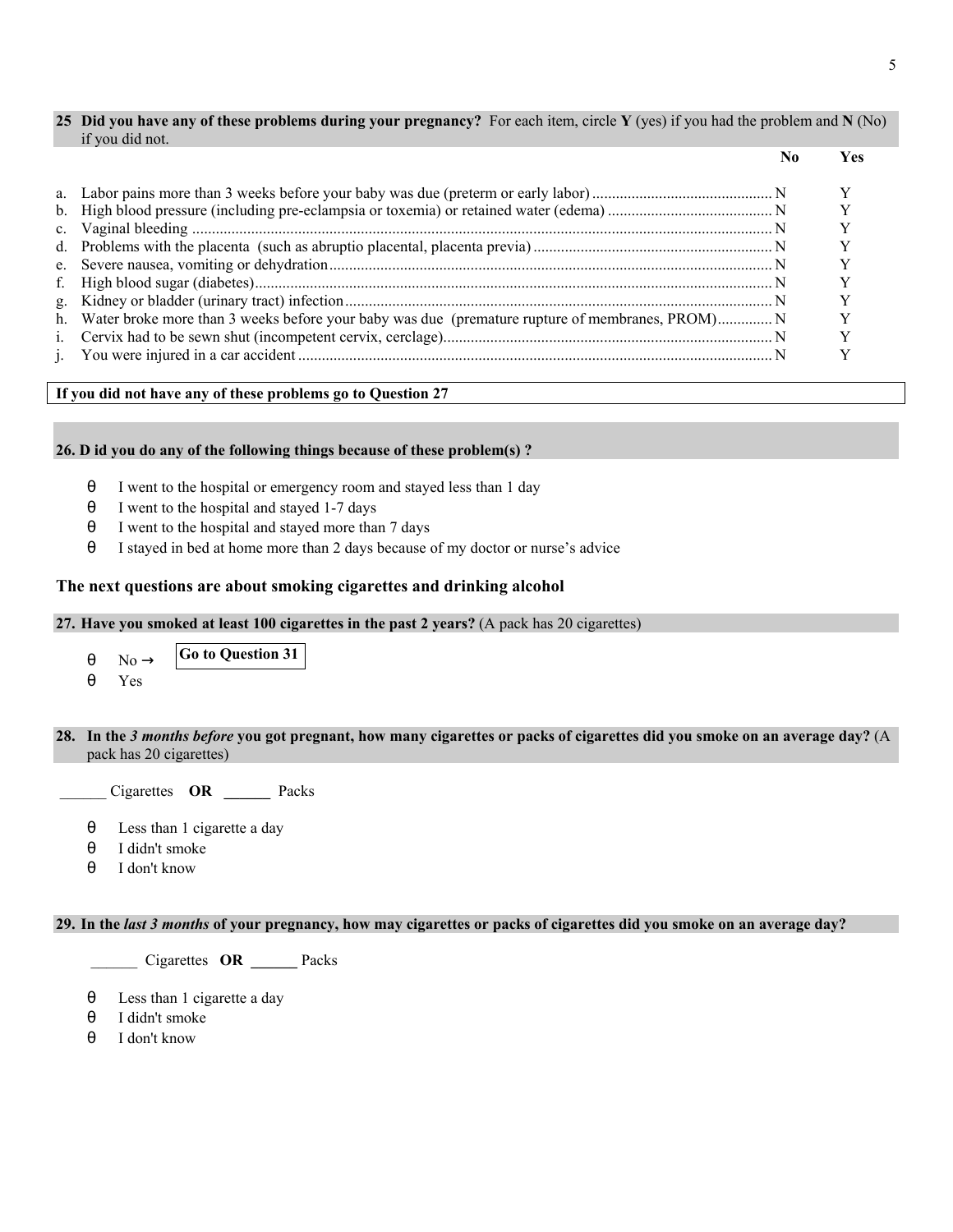## **30 How many cigarettes or packs of cigarettes do you smoke on an average day** *now***?**

\_\_\_\_\_\_ Cigarettes **OR \_\_\_\_\_\_** Packs

- θ Less than 1 cigarette a day
- θ I don't smoke
- θ I don't know

## **31. Have you had any alcoholic drinks in the past 2 years? (A drink is 1 glass of wine, wine cooler, can or bottle of beer, shot of liquor, or mixed drink.)**

- **Go to Question 34**  $\theta$  No  $\rightarrow$
- θ Yes
-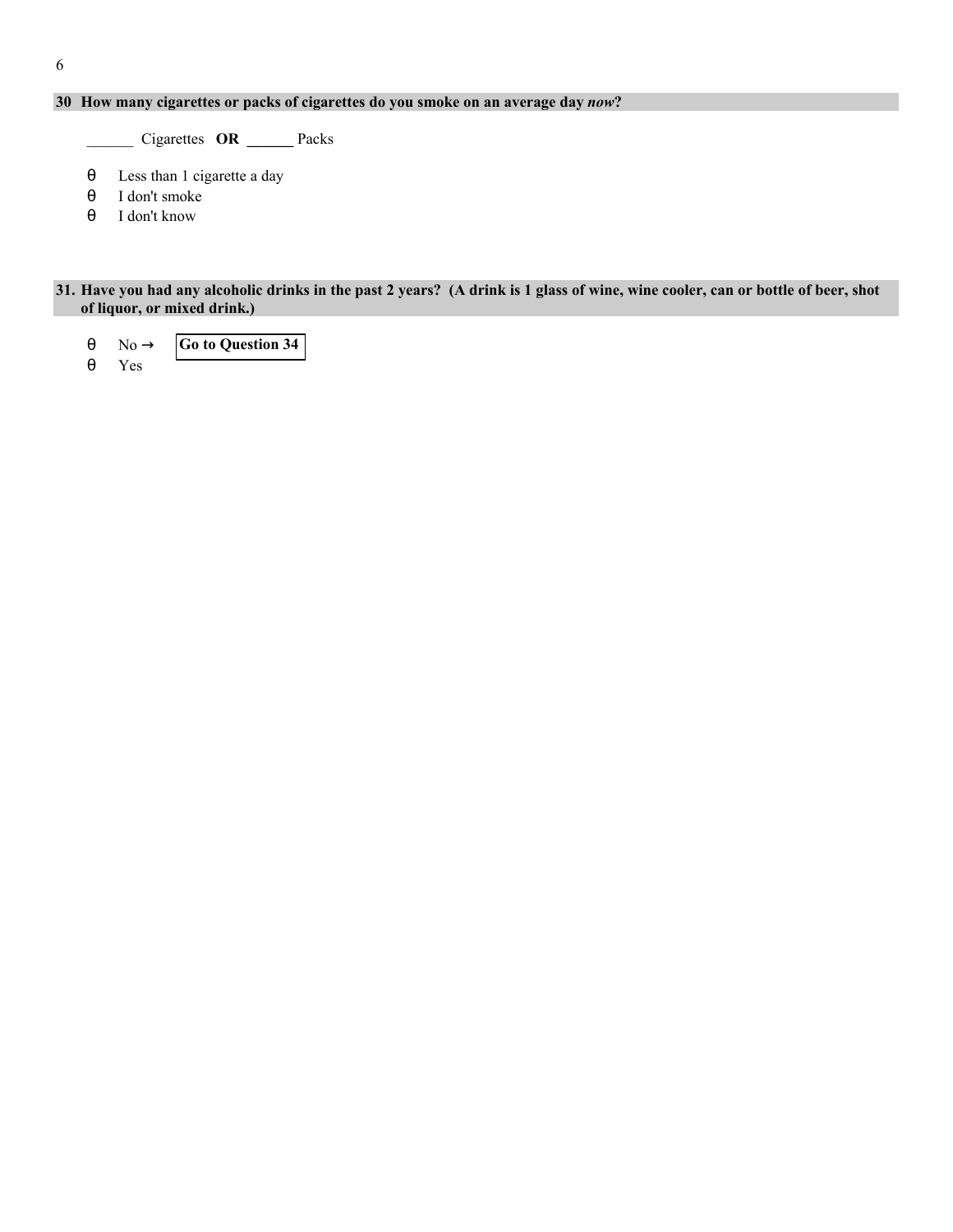## **32 a. During the** *3 months before* **you got pregnant, how many alcoholic drinks did you have in an average week?**

**Check all that apply** 

- θ I didn't drink then
- θ Less than 1 drink a week
- θ 1 to 3 drinks a week
- $\theta$  4 to 6 drinks a week
- θ 7 to 13 drinks a week
- θ 14 drinks or more a week
- θ I don't know

## **b. During the** *3 months before* **you got pregnant, how many times did you drink 5 or more alcoholic drinks in one sitting?**

Times

- θ I didn't drink then.
- θ I don't know

## **33 a. During the** *last 3 months* **of your pregnancy, how many alcoholic drinks did you have in an average week?**

- θ I didn't drink then.
- θ Less than 1 drink a week
- $\theta$  1 to 3 drinks a week
- $\theta$  4 to 6 drinks a week
- $\theta$  7 to 13 drinks a week
- θ 14 drinks or more a week
- θ I don't know

**b. During the** *last 3 months* **of your pregnancy, how many times did you drink 5 or more alcoholic drinks in one sitting?** 

Times

- θ I didn't drink then
- θ I don't know

**Pregnancy can be a difficult time for some women. These questions are about things that may have happened before and during your most recent pregnancy.**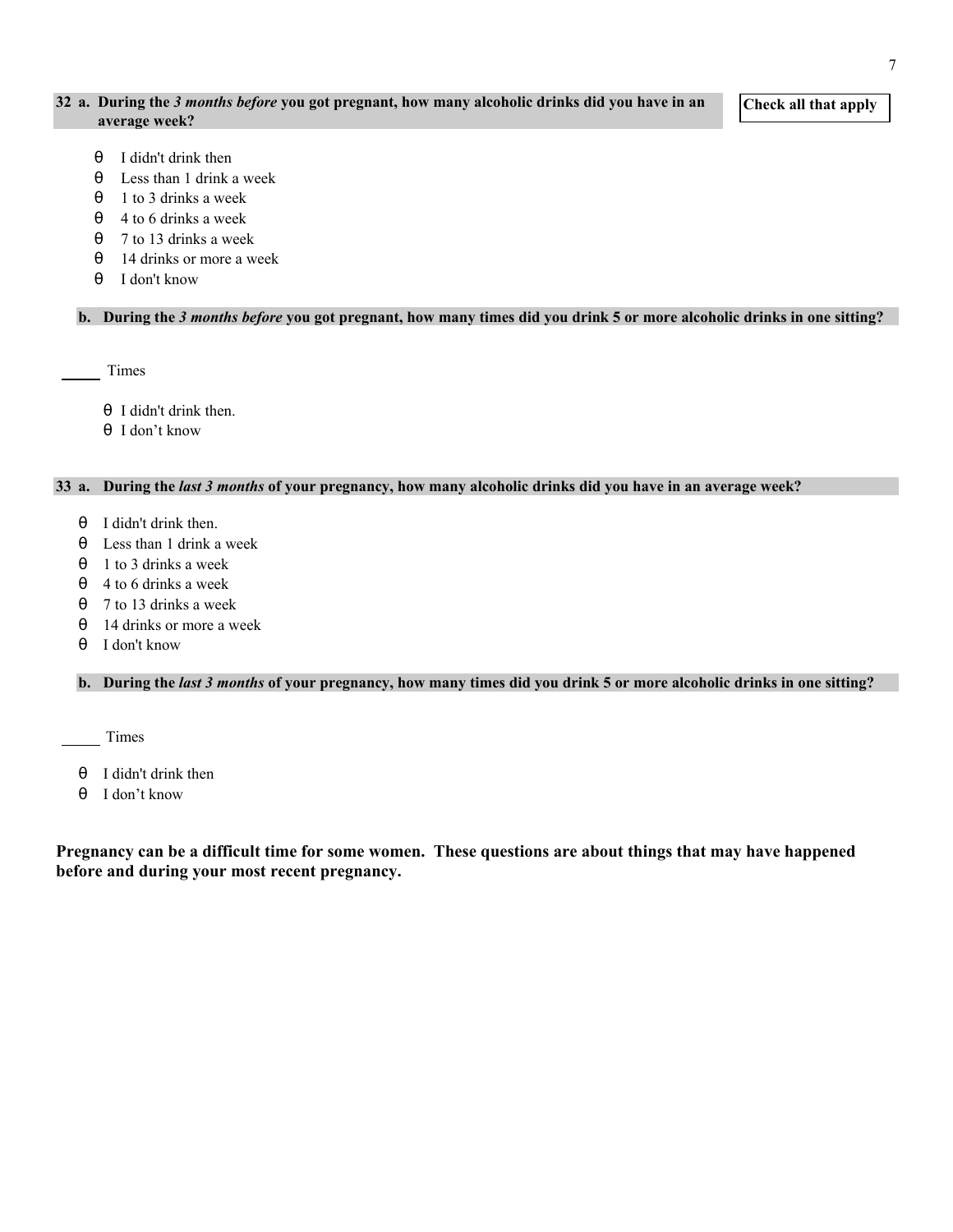| 34. This question is about things that may have happened during the 12 months before your new baby was born. For each item, |  |
|-----------------------------------------------------------------------------------------------------------------------------|--|
| circle Y (Yes) if it happened to you or N (No) if it didn't. It may help to use the calendar.                               |  |

|  | Yes |
|--|-----|
|  |     |
|  |     |
|  |     |
|  |     |
|  |     |
|  |     |
|  |     |
|  |     |
|  |     |
|  |     |
|  |     |
|  |     |
|  |     |

**35 a.** *During the 12 months before you got pregnant,* **did your husband or partner push, hit, slap, kick, choke, or physically hurt you in any other way?**

- θ No
- θ Yes

**b. During the** *12 months before you got pregnant,* **did anyone else physically hurt you in any other way?** 

θ No

θ Yes

## **36 a.** *During your most recent pregnancy,* **did your husband or partner physically hurt you in any other way?**

θ No

θ Yes

## **b.** *During your most recent pregnancy,* **did anyone else physically hurt you in any other way?**

θ No

θ Yes

**The next questions are about your labor and delivery.** It may help to look at the calendar when you answer these questions.

## **37. When was your baby due?**

Month \_\_\_\_\_\_ Day \_\_\_\_\_ Year

## **38. When did you go into the hospital to have your baby?**

Month \_\_\_\_\_ Day \_\_\_\_\_ Year

θ I did not have my baby in a hospital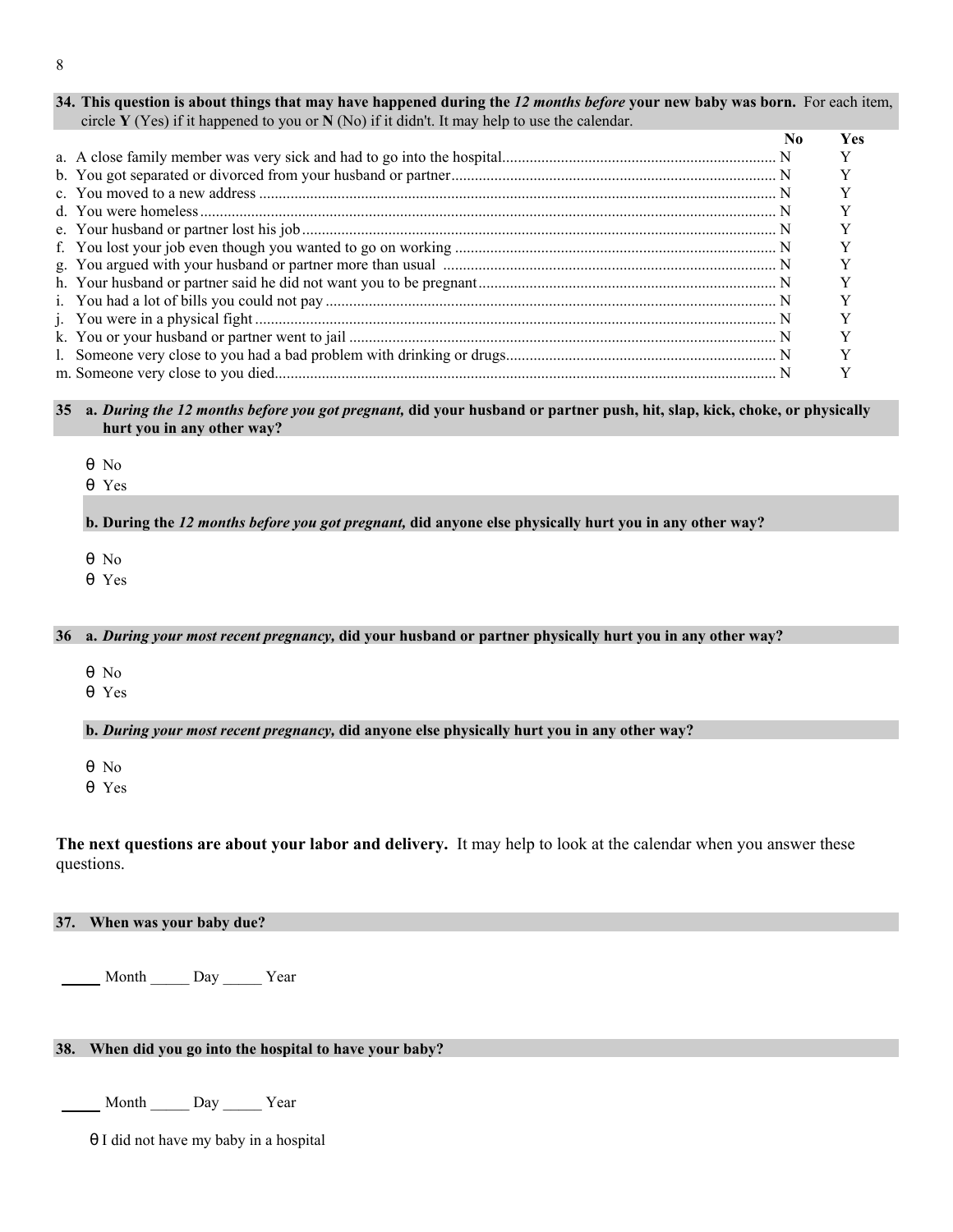|     | 39. When was your baby born?                                                                          |
|-----|-------------------------------------------------------------------------------------------------------|
|     |                                                                                                       |
|     | Month Day Year                                                                                        |
|     |                                                                                                       |
| 40. | When were you discharged from the hospital after your baby was born? It may help to use the calendar. |
|     |                                                                                                       |
|     | Month ____ Day _____Year                                                                              |
|     | I did not have my baby in a hospital<br>θ                                                             |
|     |                                                                                                       |
| 41. | After your baby was born, was he or she put in an intensive care unit?                                |
|     | N <sub>0</sub><br>θ                                                                                   |
|     | Yes<br>θ                                                                                              |
|     | I don't know<br>$\theta$                                                                              |
| 42. | After your baby was born, how many nights did he or she stay in the hospital?                         |
|     |                                                                                                       |
|     |                                                                                                       |
|     | <b>Nights</b>                                                                                         |
|     | My baby did not stay overnight in the hospital<br>$\theta$                                            |
|     | My baby was not born in a hospital<br>θ                                                               |
|     | My baby is still in the hospital<br>$\theta$                                                          |
|     |                                                                                                       |
|     | 43. How was your delivery paid for?<br>Check all that apply                                           |
|     |                                                                                                       |
|     |                                                                                                       |
|     | Medicaid<br>θ                                                                                         |
|     | Personal income (cash, check or credit card)<br>θ                                                     |
|     | Health insurance/HMO<br>θ<br>$\theta$ MEDIPASS                                                        |
|     | Other->Please tell us:<br>θ                                                                           |
|     |                                                                                                       |
|     |                                                                                                       |
|     | The next questions are about the time since your new baby was born.                                   |
|     |                                                                                                       |
|     | 44. What is today's date?                                                                             |
|     |                                                                                                       |
|     | Month Day Year                                                                                        |
|     |                                                                                                       |
|     | 45. Is your baby alive now?                                                                           |
|     |                                                                                                       |
|     | N <sub>0</sub><br>$\theta$                                                                            |
|     | Go to Question 47                                                                                     |
|     | $\theta$<br>Yes $\rightarrow$                                                                         |
|     |                                                                                                       |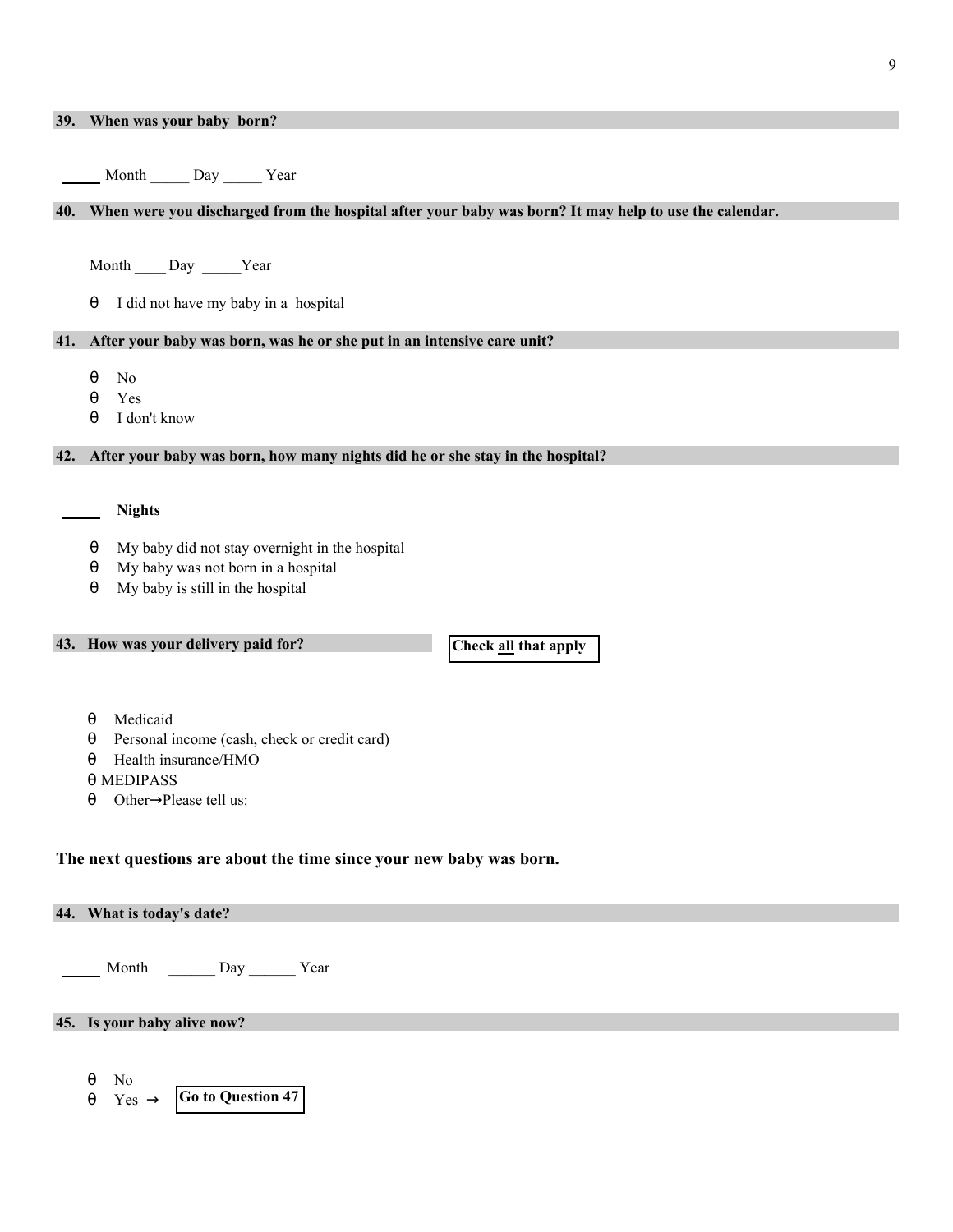| 46. When did your baby die?                                                                                                                                                                        |  |  |
|----------------------------------------------------------------------------------------------------------------------------------------------------------------------------------------------------|--|--|
|                                                                                                                                                                                                    |  |  |
| Month Day Year                                                                                                                                                                                     |  |  |
|                                                                                                                                                                                                    |  |  |
| Go to Page 11, Question 63                                                                                                                                                                         |  |  |
|                                                                                                                                                                                                    |  |  |
| 47. Is your baby living with you now?                                                                                                                                                              |  |  |
| Go to Page 11, Question 63<br>$\theta \quad No \rightarrow$                                                                                                                                        |  |  |
| $\theta$ Yes                                                                                                                                                                                       |  |  |
|                                                                                                                                                                                                    |  |  |
| 48. Did you ever breastfeed or pump breast milk to feed your new baby after delivery?                                                                                                              |  |  |
|                                                                                                                                                                                                    |  |  |
| $\theta$ No $\rightarrow$<br><b>Go to Question 52</b>                                                                                                                                              |  |  |
| $\theta$ Yes                                                                                                                                                                                       |  |  |
|                                                                                                                                                                                                    |  |  |
| 49. Are you still breastfeeding or feeding pumped milk to your new baby?                                                                                                                           |  |  |
|                                                                                                                                                                                                    |  |  |
| $\theta$ No                                                                                                                                                                                        |  |  |
| Go to Question 51<br>$\theta$ Yes $\rightarrow$                                                                                                                                                    |  |  |
|                                                                                                                                                                                                    |  |  |
| 50. How many weeks did you breast feed or pump milk to feed your new baby?                                                                                                                         |  |  |
| Weeks OR Months                                                                                                                                                                                    |  |  |
|                                                                                                                                                                                                    |  |  |
| $\theta$ Less than 1 week                                                                                                                                                                          |  |  |
|                                                                                                                                                                                                    |  |  |
| 51. How old was your baby the first time you fed him or her anything besides breastmilk? Include formula, baby food, juice,<br>cow's milk, water, sugar water, or anything else you fed your baby. |  |  |
|                                                                                                                                                                                                    |  |  |
| Weeks OR ______ Months                                                                                                                                                                             |  |  |
| My baby was less than one week old<br>$\theta$                                                                                                                                                     |  |  |
| I have not fed my baby anything besides breast milk<br>θ                                                                                                                                           |  |  |
| If your baby was not born in the hospital, go to Page 10, Question 53                                                                                                                              |  |  |
|                                                                                                                                                                                                    |  |  |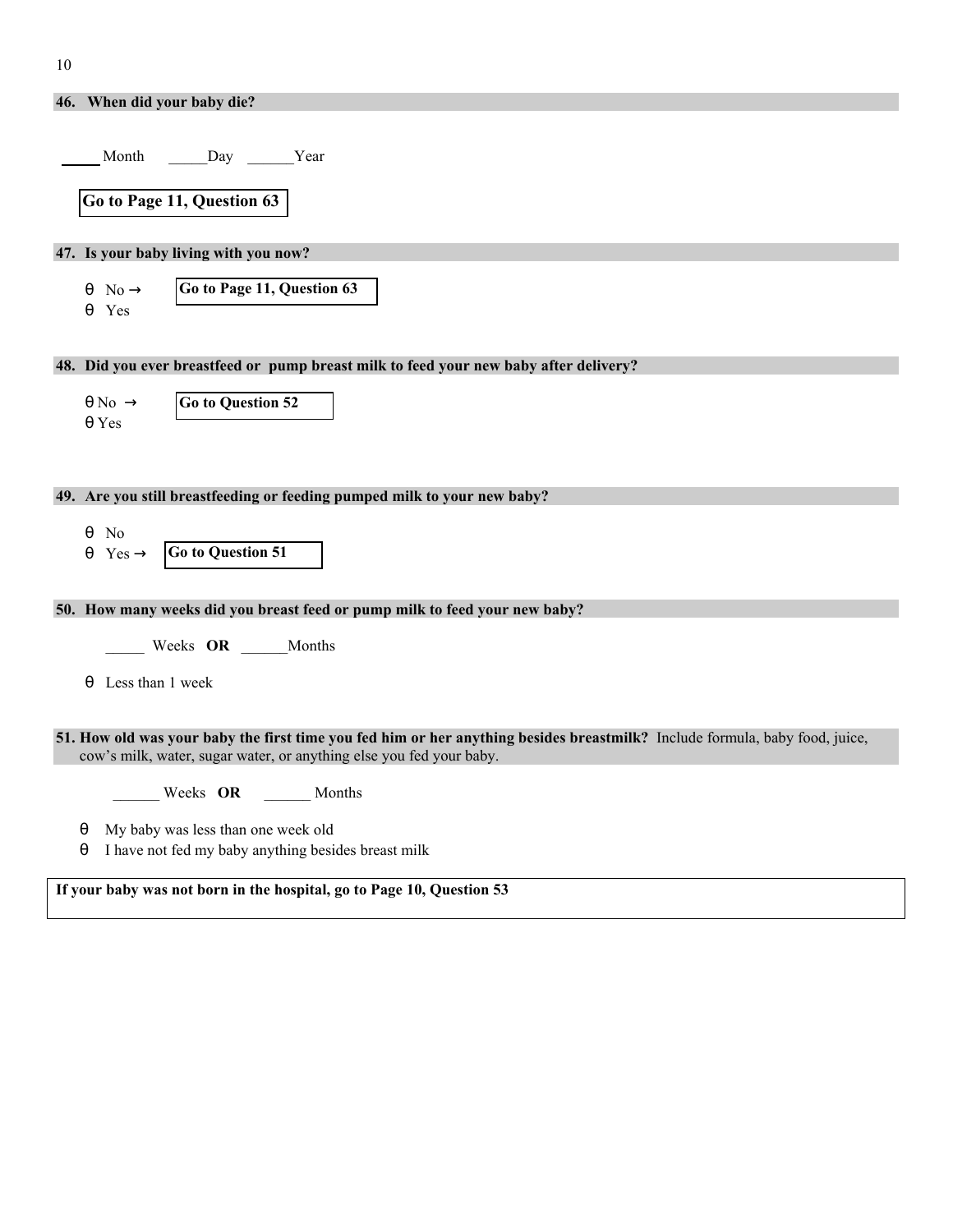## **52. This question asks about things that may have happened at the hospital where your new baby was born**. For each item, circle **Y** (Yes) if it happened or circle **N** (No) if it did not happen.

|                |                                                              | No | Yes |
|----------------|--------------------------------------------------------------|----|-----|
| a.             | Hospital staff gave me information about breastfeeding       | N  |     |
| b.             | My baby stayed in the same room with me at the hospital      | N  |     |
| $\mathbf{c}$ . |                                                              | N  |     |
| $d$ .          | I breastfed my baby in the first hour after my baby was born | N  |     |
| e.             |                                                              | N  | Y   |
| f.             |                                                              | -N | Y   |
| g.             | Hospital staff told me to breastfeed whenever my baby wanted | -N | Y   |
| h.             |                                                              | -N |     |
| $\mathbf{i}$ . | The hospital gave me a telephone number to call for help     |    |     |
|                |                                                              | N  |     |
|                |                                                              | N  |     |

**If your baby is still in the hospital, go to Page 11, Question 60**

## **53. About how many hours a day, on average, is your new baby in the same room with someone who is smoking?**

Hours

- θ Less than one hour a day
- θ My baby is never in the same room with someone who is smoking.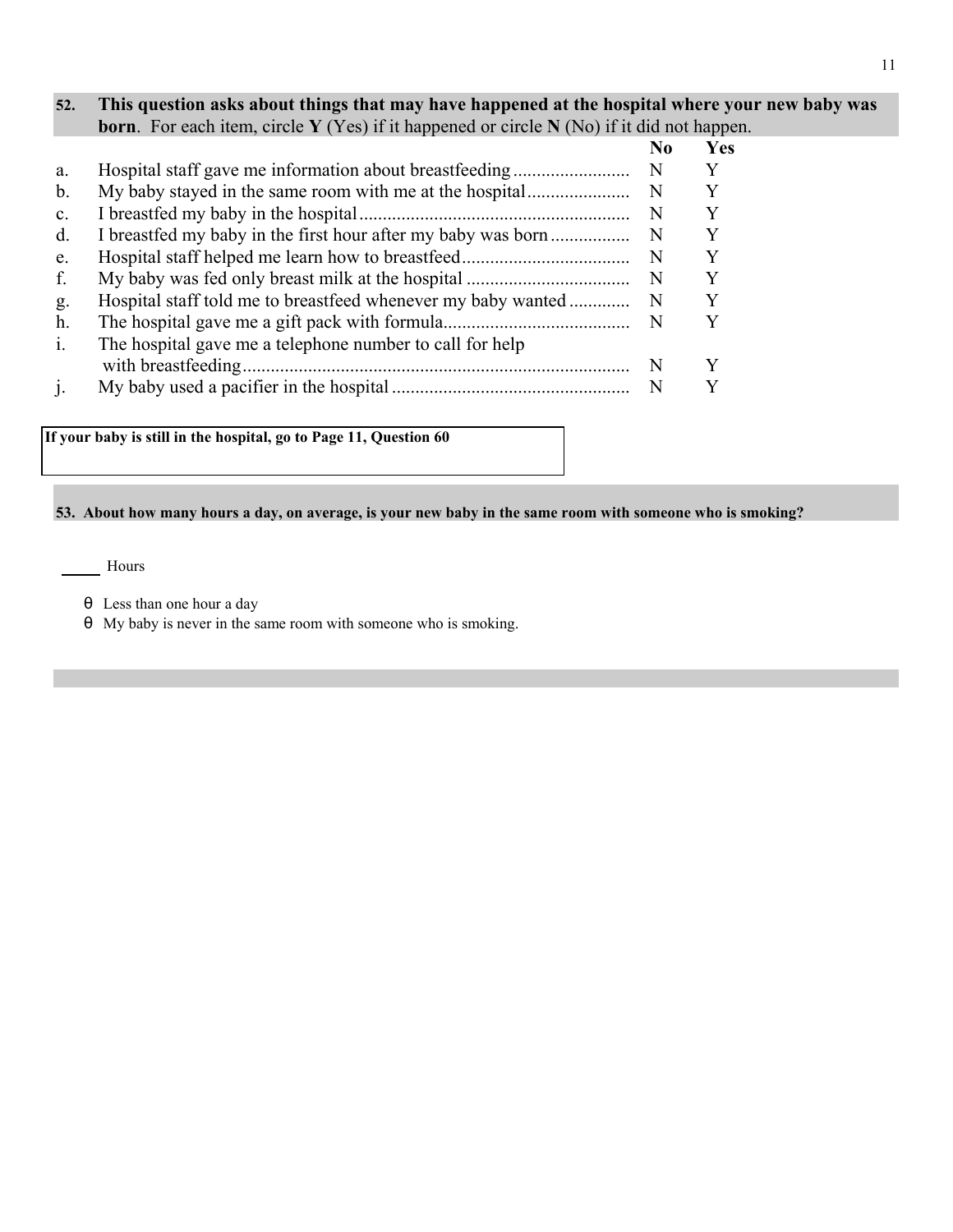## **54. How do you** *most often* **lay your baby down to sleep now?**

## **Check one answer**

- θ On his or her side
- θ On his or her back
- θ On his or her stomach

## **55. Was your baby seen by a doctor, nurse or other health care provider in the first week after he or she left the hospital?**

**Go to Question 56** θ No → θ Yes

## **56. Was your baby seen at home or at a health care facility?**

- θ At home
- θ At a doctor's office, clinic or other health care facility

## **57 Has your baby had a well baby check-up?**

$$
\begin{array}{c}\n\theta \quad \text{No} \rightarrow \boxed{\text{Go to Question 59}} \\
\theta \quad \text{Yes}\n\end{array}
$$

## **58. How many times has your baby been to a doctor or nurse for a routine well baby check-up?** It may help to use the calendar.

\_\_\_\_\_\_ Times

## **59. Where do you usually take your baby for routine well baby check-ups?**

- θ Hospital clinic
- θ Health department clinic
- θ Private doctor's office
- θ Community Health Center
- θ Rural or migrant health clinic
- $\theta$  Other  $\rightarrow$  Please tell us :

## **60. Did any of these things keep your baby from having routine well baby care? Check all that apply.**

- θ I didn't have enough money or insurance to pay for it
- θ I had no way to get my baby to the clinic or office
- θ I didn't have anyone to take care of my other children
- θ I couldn't get an appointment
- θ My baby was too sick to go for routine care
- θ Other, please tell us:\_\_\_\_\_\_\_\_\_\_\_\_\_\_\_\_

## **61. Is your new baby in KidCare (the Child Health Insurance Program) ?**

θ No

θYes —> **Go to Question 62**

- **Check one answer then go to Question 60**
-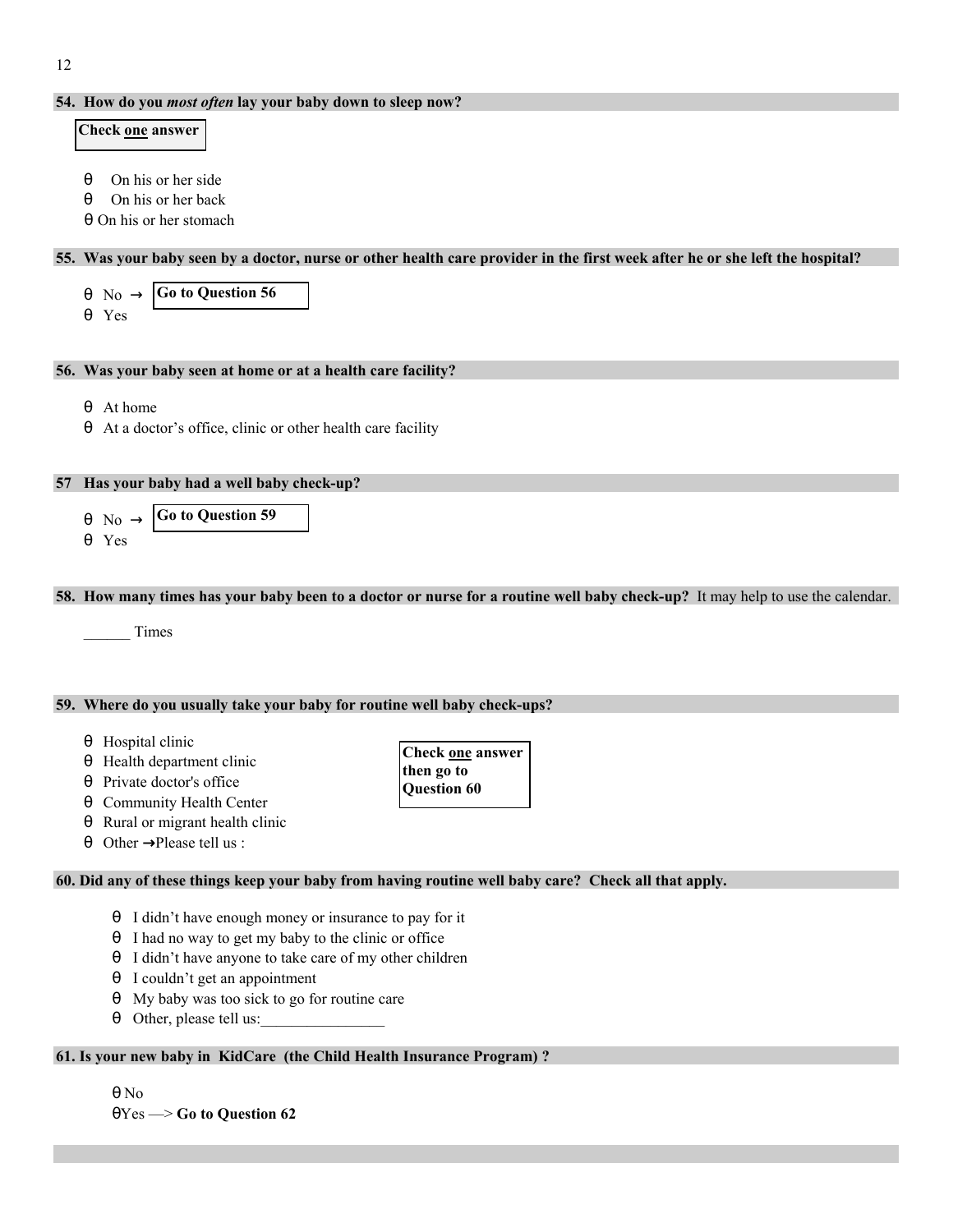## **62. Why didn't you enroll your new baby in KidCare? Check all that apply.**

- θ I already had insurance
- θ I didn't think he/she was eligible
- θ I didn't know about the program
- θ Other, please tell us:

**63. Are you or your husband or partner doing anything** *now* **to keep from getting pregnant?** Some things people do to keep from getting pregnant include having their tubes tied or their partner having a vasectomy, using birth control methods like the pill, Norplant, shots (Depo-Provera) condoms, diaphragm, foam, IUD, and not having sex at certain time (rhythm).

θ No  $\theta$  Yes  $\rightarrow$ 

**Go to Question 64**

## **64. What are you or your husband or partner's reasons for not doing anything to keep from getting pregnant** *now***?**

**Check all that apply and then go to Question 65.**

- θ I am not having sex
- θ I want to get pregnant
- θ I don't want to use birth control
- θ My husband or partner doesn't want to use anything
- θ I don't think I can get pregnant (sterile)
- θ I can't pay for birth control
- θ I am pregnant now
- θ Other  $\rightarrow$  Please tell us:

## **65. What kind of birth control are you or your husband or partner using now to keep from getting pregnant? Check all that apply.**

θ Tubes tied (sterilization) θ Vasectomy (sterilization) θ Pill θ Condoms θ Foam, jelly, cream θ Norplant θ Shots (Depo-Provera) θ Withdrawal θ Other, please tell us:

## **The next questions are about your family and the place where you live.**

**Check all that apply** 

**66. Which rooms are in the house, apartment, or trailer where you live?**

- θ Living room
- θ Separate dining room
- θ Kitchen
- θ Bathroom(s)
- θ Recreation room, den or family room
- θ Finished basement
- $\theta$  Bedrooms  $\rightarrow$  How many?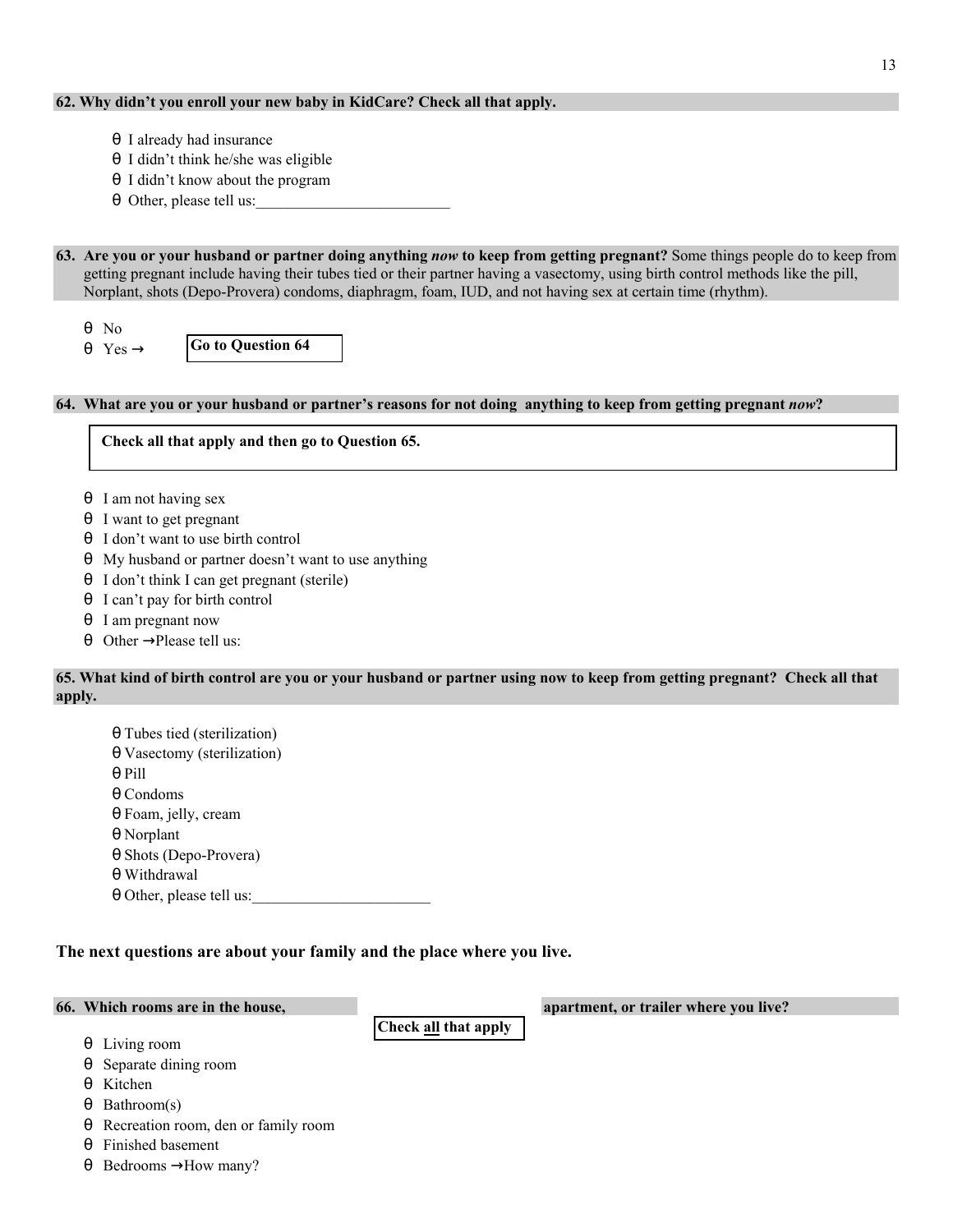## **67. Counting yourself, how many people live in your house, apartment, or trailer?**

Adults (People 18 or older)

Babies, children, or teens (People age 17 or younger)

## **68. What were the sources of your household's income during the past 12 months?**

## **Check all that apply**

- θ Paycheck or money from a job
- θ Aid such as Temporary Assistance for Needy Families, welfare, public assistance, general assistance, Food Stamps or Supplemental Security Income
- θ Unemployment benefits
- θ Child support or alimony
- θ Social Security, Worker's Compensation, veterans benefits, or pensions
- θ Money from a business, fees, dividends or rental income
- θ Money from family or friends
- $θ$  Other  $\rightarrow$  Please tell us:

## **69. How old were you when your** *first* **baby was born?**

\_\_\_\_\_\_ years old

## **If you were on Medicaid before you got pregnant, please go to Question 71.**

## **70. Did you try to get Medicaid coverage during your most recent pregnancy?**

θ No  $\rightarrow$  Go to Question 71 θ Yes

## **71. Did you have any trouble getting Medicaid during your pregnancy?**

θ No θYes

## **IF YOUR BABY IS NOT ALIVE OR NOT LIVING WITH YOU, GO TO QUESTION 75**

#### **72. Was there a time when your new baby needed to see a doctor but you could not afford it?**

θ No θ Yes

## **73. Do you go to work or school outside the home?**

θ No  $\rightarrow$  Go to Question 75 θ Yes